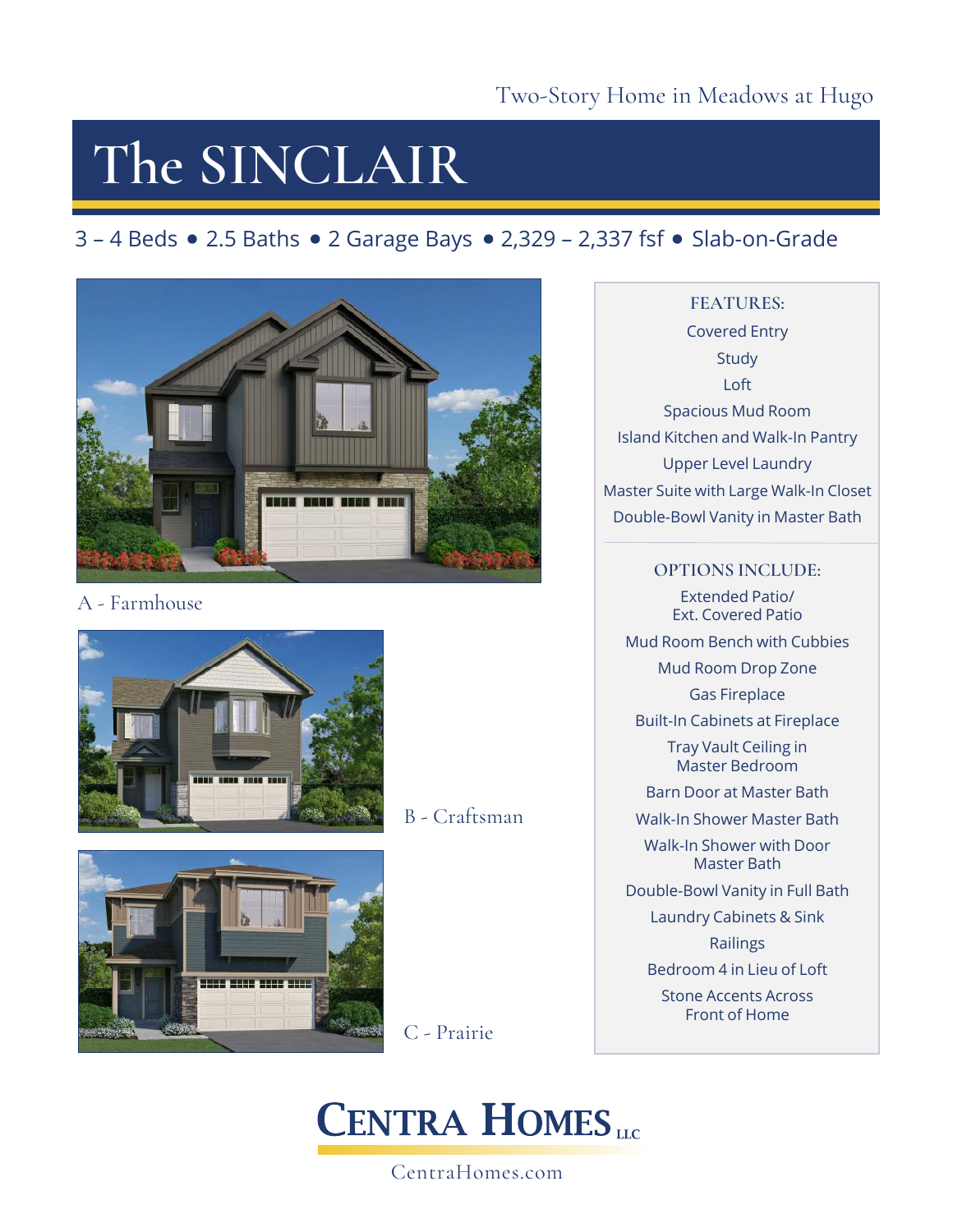# **The SINCLAIR**

Farmhouse floor plan shown; covered porch, window placement and fsf may vary per elevation.



#### Main Level



CentraHomes.com